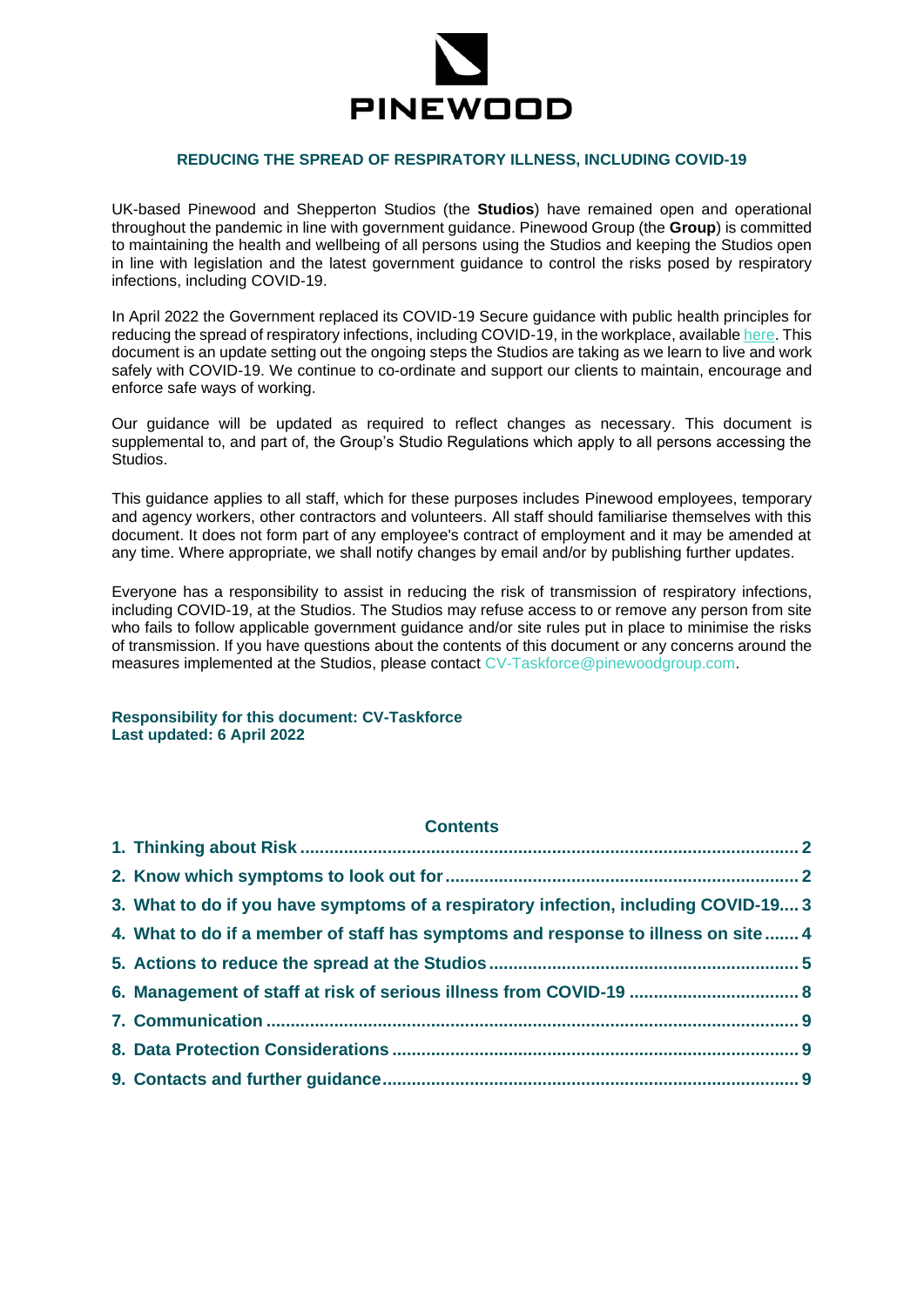# **1. Thinking about Risk**

<span id="page-1-0"></span>*Objective: To reduce the risk of spreading of respiratory infections, including COVID-19, in the workplace*

### **1.1 Risk Assessment**

The legal requirement for explicit consideration of and/or a dedicated health and safety risk assessment in respect of COVID-19 has been removed. However the Studios will continue to consider COVID-19 in its workplace risk assessments going forward and, as necessary, provide inductions and further information on applicable measures the Studio has implemented to reduce the spread of respiratory infections.

The Studios continue to comply with applicable requirements for cleaning, ventilation and welfare facilities in the Workplace (Health, Safety and Welfare) Regulations 1992 and/or the Construction Design and Management Regulations 2015 to control occupational health and safety risks.

The Studios will continue to comply and to consult with Staff, or their representatives, on health and safety matters.

Organisations operating at our sites are responsible for ensuring that their staff (including their service providers and contractors) follow their employer's risk assessment and measures in all common areas around the Studios. Organisations who invite visitors to the site are responsible for ensuring that visitors are fully aware of any continuing measures in place on site.

# **1.2 Monitoring, Reporting and Enforcement**

# *Objective: To monitor and update guidance and enforce relevant procedures*

While it will be the responsibility of the Pinewood Health and Safety team to audit and collate reports of concerns and non-compliances of health and safety measures, including those related to reducing the spread of respiratory illnesses, every Pinewood employee on site has a responsibility and the authority to challenge a member of staff, or other personnel on site regarding their behaviour. Awareness of and actions to be taken to reduce risk as we learn to live safely with COVID-19 require changes in behaviour, and everyone has a responsibility to help others learn and maintain new habits.

### <span id="page-1-1"></span>**2. Know which symptoms to look out for**

### *Objective: Reducing the risk of spreading respiratory infections, including COVID-19, by recognising the symptoms*

Respiratory infections can spread easily between people. It is important we are all aware of the symptoms in order to take action to reduce the risk of spreading the infection. Symptoms of COVID-19 and other respiratory infections are very similar so it may not be possible to differentiate COVID-19, flu or another infection based on symptoms alone. Most people with COVID-19 will have a relatively mild illness, especially if they have been vaccinated. Symptoms of COVID-19, flu and common respiratory infections include:

- continuous cough
- high temperature, fever or chills
- loss of, or change in, your normal sense of taste or smell
- shortness of breath
- unexplained tiredness, lack of energy
- muscle aches or pains that are not due to exercise
- not wanting to eat or not feeling hungry
- headache that is unusual or longer lasting than usual
- sore throat, stuffy or runny nose
- diarrhoea, feeling sick or being sick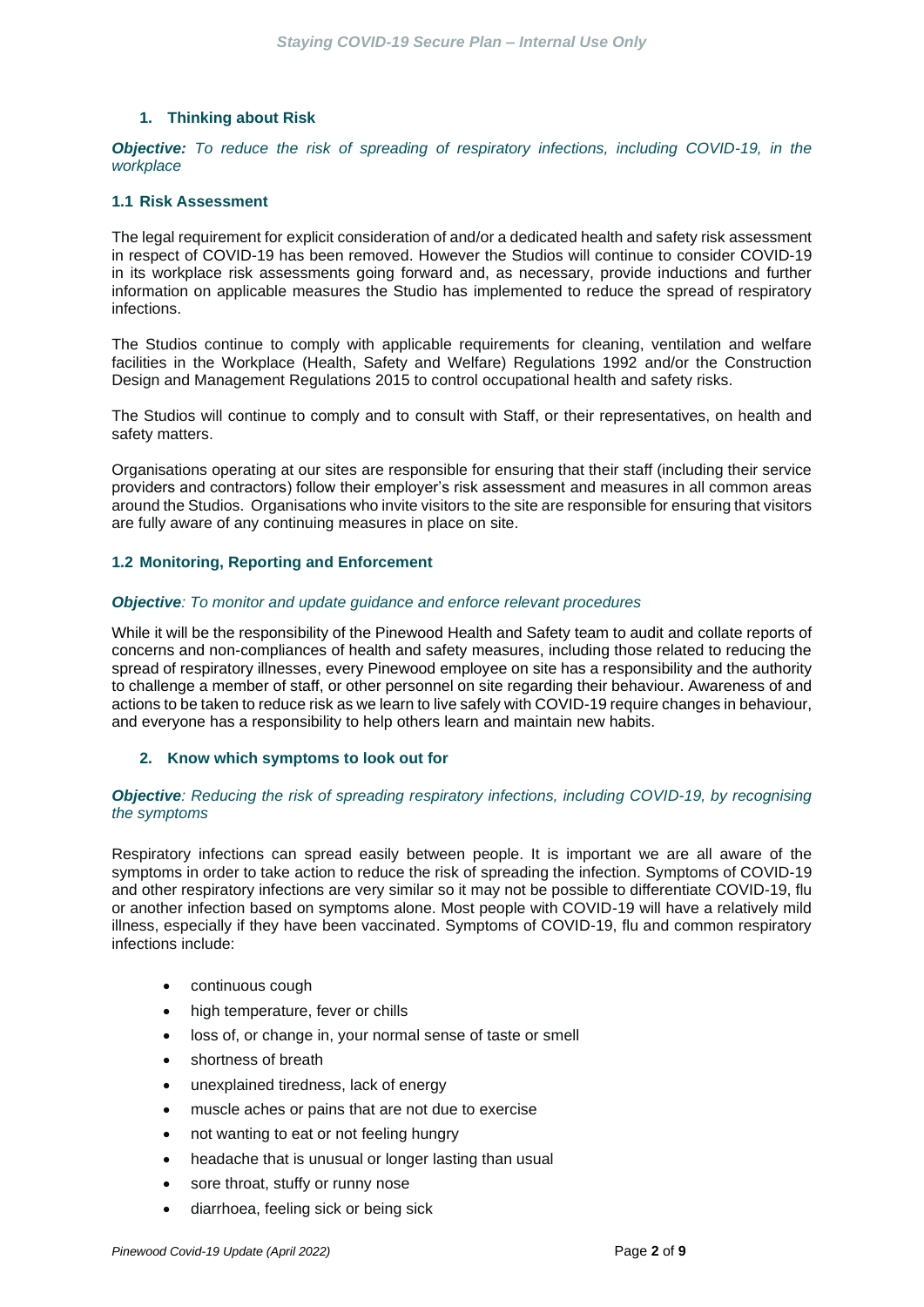Some people may continue to have a cough or feel tired after other symptoms have improved, but this does not mean that they are still infectious. Further information about these symptoms on the NHS [website.](https://www.nhs.uk/conditions/)

# <span id="page-2-0"></span>**3. What to do if you have symptoms of a respiratory infection, including COVID-19**

If a member of staff becomes unwell with symptoms of a respiratory infection, such as COVID-19, they should follow the [guidance for people with symptoms of a respiratory infection such as COVID-19.](https://www.gov.uk/guidance/people-with-symptoms-of-a-respiratory-infection-including-covid-19)

| <b>Principle</b>                                                                                                                   | <b>Actions</b>                                                                                                                                                                                                                                                                                                                                                                                                                                                                                                                                                                                                                                                                                                                                                                                                                                                                                                                                                                                                                                                                                                                                              |
|------------------------------------------------------------------------------------------------------------------------------------|-------------------------------------------------------------------------------------------------------------------------------------------------------------------------------------------------------------------------------------------------------------------------------------------------------------------------------------------------------------------------------------------------------------------------------------------------------------------------------------------------------------------------------------------------------------------------------------------------------------------------------------------------------------------------------------------------------------------------------------------------------------------------------------------------------------------------------------------------------------------------------------------------------------------------------------------------------------------------------------------------------------------------------------------------------------------------------------------------------------------------------------------------------------|
| 1. If you have symptoms of a<br>respiratory infection                                                                              | • If you have symptoms of a respiratory infection, such as COVID-19, as listed in<br>Section 2 above, and you have a high temperature or you do not feel well enough to<br>go to work or carry out normal activities, staff are advised to try to stay at home and<br>avoid contact with other people<br>If you are feeling unwell with these symptoms you should get plenty of rest and drink<br>water to keep hydrated. You can use medications such as paracetamol to help with<br>your symptoms. Antibiotics are not recommended for viral respiratory infections<br>because they will not relieve your symptoms or speed up your recovery<br>• In some cases, you might continue to have a cough or feel tired after your other<br>symptoms have improved, but this does not mean that you are still infectious<br>If you are concerned about your symptoms, or they are worsening, seek medical<br>advice by contacting NHS 111. In an emergency dial 999                                                                                                                                                                                             |
| 2. What to do if you have<br>symptoms of a respiratory<br>infection, including COVID-19,<br>and have not taken a COVID-<br>19 test | • If you have symptoms of a respiratory infection, such as COVID-19, and you have a<br>high temperature or do not feel well enough to go to work or carry out normal<br>activities, try to stay at home and avoid contact with other people, until you no longer<br>have a high temperature (if you had one) or until you no longer feel unwell<br>It is particularly important to avoid close contact with anyone who you know is at<br>higher risk of becoming seriously unwell if they are infected with COVID-19 and other<br>respiratory infections, especially those whose immune system means that they are<br>at higher risk of serious illness, despite vaccination (see Section 5 below)<br>Try to work from home if you can. If you are unable to work from home, talk to your<br>line manager about options available to you<br>If you have been asked to attend a medical or dental appointment in person, contact<br>your healthcare provider and let them know about your symptoms<br>" You may wish to ask friends, family or neighbours to get food and other essentials<br>for you                                                        |
| 3. Leaving home and/or<br>attending the Studios if you<br>feel unwell                                                              | If you leave your home while you have symptoms of a respiratory infection of within<br>5 days of first receiving a positive COVID-19 test, and you have a high temperature<br>or feel unwell, avoid close contact with anyone who you know is at higher risk of<br>becoming seriously unwell, especially those whose immune system means that they<br>are at higher risk of serious illness, despite vaccination.<br>The following actions will reduce the chance of passing on your infection to others:<br>wearing a well-fitting face covering made with multiple layers or a surgical face<br>mask<br>avoiding crowded places such as public transport, large social gatherings, or<br>$\circ$<br>anywhere that is enclosed or poorly ventilated<br>taking any exercise outdoors in places where you will not have close contact with<br>$\circ$<br>other people<br>covering your mouth and nose when you cough or sneeze; wash your hands<br>$\circ$<br>frequently with soap and water for 20 seconds or use hand sanitiser after<br>coughing, sneezing and blowing your nose and before you eat or handle food;<br>avoid touching your face           |
| 4. What to do if you test positive<br>for COVID-19                                                                                 | Take the same steps as at 3.1 and 3.2 above (i.e. try to stay at home and avoid<br>contact with other people<br>• If you have a positive COVID-19 test result, it is very likely that you have COVID-19<br>even if you do not have any symptoms. You can pass on the infection to others, even<br>if you have no symptoms<br>• Many people with COVID-19 will no longer be infectious to others after 5 days. If you<br>have a positive COVID-19 test result, try to stay at home and avoid contact with other<br>people for 5 days after the day you received your first positive test<br>• Although many people will no longer be infectious to others after 5 days, some people<br>may be infectious to other people for up to 10 days from the start of their infection.<br>You should avoid meeting people at higher risk of becoming seriously unwell from<br>COVID-19<br>At the end of this period, if you have a high temperature or feel unwell, try to follow<br>government advice on staying at home and reducing contacts until you feel well<br>enough to resume normal activities and you no longer have a high temperature if you<br>had one |
| 5. What if you are a close contact<br>of someone who has had a<br>positive test result for COVID-<br>19                            | Prolonged close contact with someone creates the highest risk of becoming infected<br>٠<br>If you are a household or overnight contact of someone who has had a positive<br>COVID -19 test result it can take up to 10 days for your infection to develop. It is<br>possible to pass on COVID-19 to others, even if you have no symptoms<br>• You can reduce the risk to other people by taking the following steps:<br>avoid contact with anyone you know who is at higher risk of becoming severely<br>$\circ$<br>unwell if they are infected with COVID-19, especially those whose immune                                                                                                                                                                                                                                                                                                                                                                                                                                                                                                                                                                |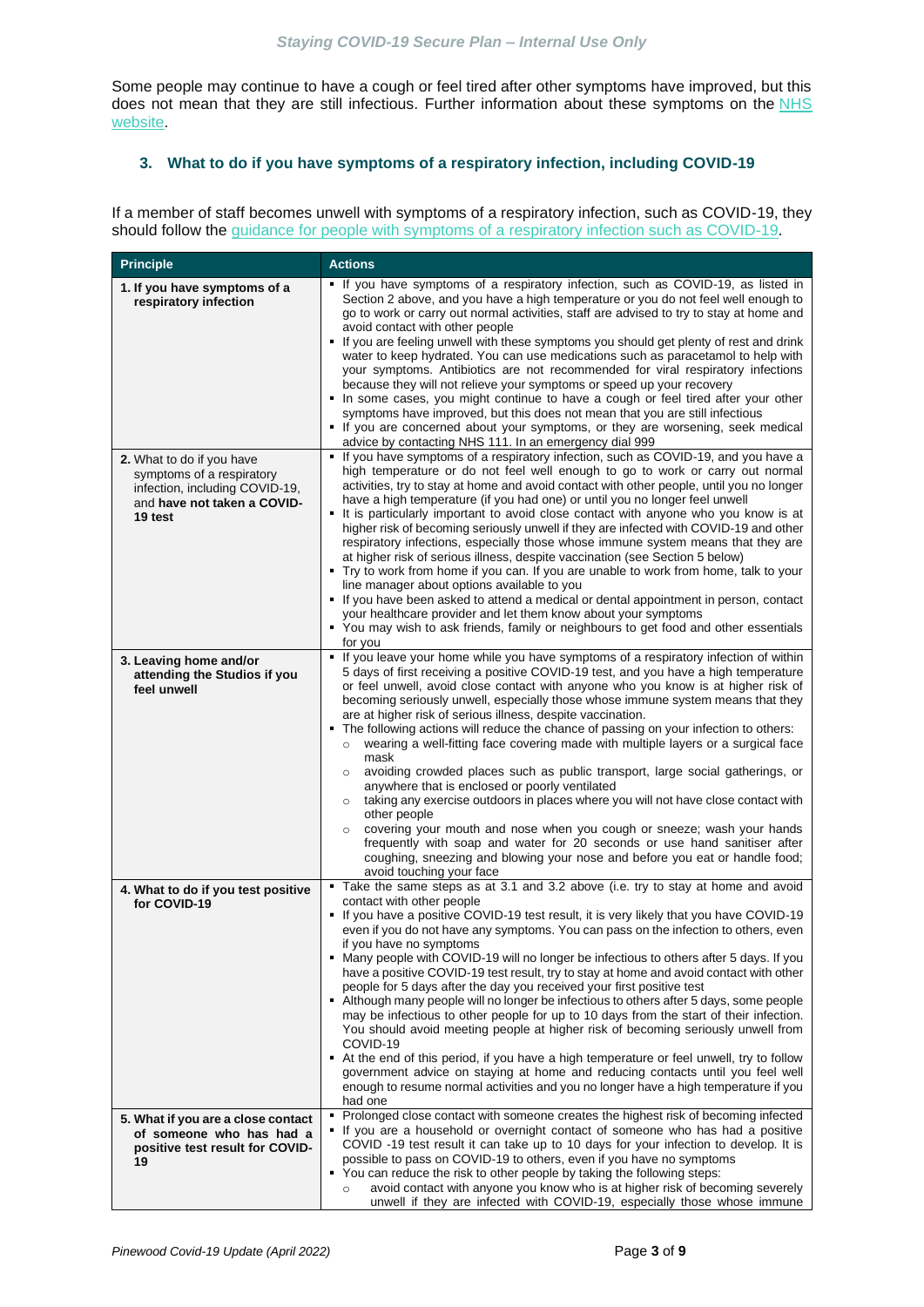|             |  |  |  |  | system means they are at higher risk of serious illness from COVID-19, despite |  |
|-------------|--|--|--|--|--------------------------------------------------------------------------------|--|
| vaccination |  |  |  |  |                                                                                |  |

| limit close contact with other people outside your household, especially in<br>$\circ$    |
|-------------------------------------------------------------------------------------------|
| crowded, enclosed or poorly ventilated spaces                                             |
| wear a well-fitting face covering made with multiple layers or a surgical face<br>$\circ$ |
| mask if you do need to have close contact with other people, or you are in a              |
| crowded place                                                                             |
| wash your hands frequently with soap and water or use hand sanitiser<br>$\circ$           |
| • If you are a contact of someone with COVID-19 but do not live with them or did not      |
| stay in their household overnight, you are at lower risk of becoming infected. There      |
| is quidance on protecting yourself and others in living safely with respiratory           |
| infections, including COVID-19, including getting vaccinated, letting fresh air in,       |
| remembering good hygiene and when to consider wearing a face covering                     |

# <span id="page-3-0"></span>**4. What to do if a member of staff has symptoms of a respiratory infection, including COVID-19, and response to illness on site**

#### *Objective: To reduce risks of transmission through prompt and direct response to potential cases on site*

If a member of staff is unwell with symptoms of a respiratory infection, such as COVID-19, they should follow the guidance (summarised at [Section 3](#page-1-1) above and available [here\)](https://www.gov.uk/guidance/people-with-symptoms-of-a-respiratory-infection-including-covid-19). If anyone develops symptoms of a respiratory infection, including COVID-19, whilst on site, they should be sent home quickly and directly. The Studios may in response to a suspected or confirmed case of COVID-19 set up isolation areas, initiate active tracking and monitoring, contact key production/tenant/contractor/other studio contacts with updates, consider alternative transport options for staff travelling by public transport and gather information from visitors to site/restricting access on public health guidance.

Steps taken shall comply with data protection law (see [Section 8](#page-8-1)).

Production, tenant, contractor or other personnel on-site should follow their employer's risk assessment and follow the relevant guidance if they become ill with symptoms of a respiratory infection including COVID-19.

Persons needing clinical advice should go to NHS 111 online, or call 111 if they do not have internet access. In an emergency, standard Studio emergency procedures will continue to apply. Persons with symptoms of COVID-19 must not visit their GP, pharmacy, urgent care centre or a hospital.

| <b>Principle</b>                                                  | <b>Actions</b>                                                                                                                                                                                                                                                                                                                                                                                                                                                                                                                                                                                                                                                                                                                                                                                                                                                                                                                                                                                                                                                                     |
|-------------------------------------------------------------------|------------------------------------------------------------------------------------------------------------------------------------------------------------------------------------------------------------------------------------------------------------------------------------------------------------------------------------------------------------------------------------------------------------------------------------------------------------------------------------------------------------------------------------------------------------------------------------------------------------------------------------------------------------------------------------------------------------------------------------------------------------------------------------------------------------------------------------------------------------------------------------------------------------------------------------------------------------------------------------------------------------------------------------------------------------------------------------|
| <b>Notification of illness on</b><br>1.<br>site. First responders | Identify first responders to employee (or other person) taken ill on site from possible<br>٠<br>COVID-19. Follow procedures for leaving site and minimise contact wherever<br>possible<br>Employees leaving site with symptoms must contact their line manager as usual<br>٠<br>under the absence policy                                                                                                                                                                                                                                                                                                                                                                                                                                                                                                                                                                                                                                                                                                                                                                           |
| <b>Isolation areas</b> (if necessary)<br>2.                       | • Temporary isolation areas may be established for persons taken ill and not able to<br>leave site immediately. These rooms can be thoroughly cleaned after use. Please<br>contact Pinewood Health & Safety for further information.                                                                                                                                                                                                                                                                                                                                                                                                                                                                                                                                                                                                                                                                                                                                                                                                                                               |
| Staff attending persons with<br>3.<br>symptoms on site            | Medics or First Aiders who have received training should be first responders to<br>persons taken ill with possible COVID-19 symptoms<br>• Pinewood First Aiders who may be required to respond to someone taken ill with<br>COVID-19 are issued with the appropriate PPE and trained on its use as identified<br>by government guidance<br>If a member of staff has helped someone or been in close contact with someone who<br>has developed symptoms of COVID-19, they do not need to go home unless they<br>develop symptoms themselves or receive a notification to self-isolate from NHS test<br>and trace. Consideration should be given to the level of exposure to the individual<br>with symptoms. Persons who have been in close contact should:<br>wash their hands thoroughly for 20 seconds after any contact with someone<br>who is unwell with symptoms consistent with coronavirus infection and should<br>raise any concerns with their line manager or HR<br>take extra care in practising social distancing and good hygiene, watching out<br>٠<br>for symptoms |
| 4. Confirmed positive test<br>result                              | • Persons testing positive for COVID-19 should follow government guidance<br>• Pinewood staff should inform their line manager if they test positive for COVID-19 as                                                                                                                                                                                                                                                                                                                                                                                                                                                                                                                                                                                                                                                                                                                                                                                                                                                                                                               |
|                                                                   | soon as possible and should follow applicable guidance                                                                                                                                                                                                                                                                                                                                                                                                                                                                                                                                                                                                                                                                                                                                                                                                                                                                                                                                                                                                                             |
|                                                                   | • Productions, tenants, contractors or other organisations should inform the Pinewood<br>representative if any of their staff test positive for COVID-19                                                                                                                                                                                                                                                                                                                                                                                                                                                                                                                                                                                                                                                                                                                                                                                                                                                                                                                           |
| <b>Contact tracing</b><br>5.                                      | • If the person experiencing symptoms is confirmed as having COVID-19, those<br>persons who were in close contact may be asked take additional precautions and<br>look out for symptoms themselves                                                                                                                                                                                                                                                                                                                                                                                                                                                                                                                                                                                                                                                                                                                                                                                                                                                                                 |
| Communication<br>6.                                               | • See Communication at Section 7. In particular:                                                                                                                                                                                                                                                                                                                                                                                                                                                                                                                                                                                                                                                                                                                                                                                                                                                                                                                                                                                                                                   |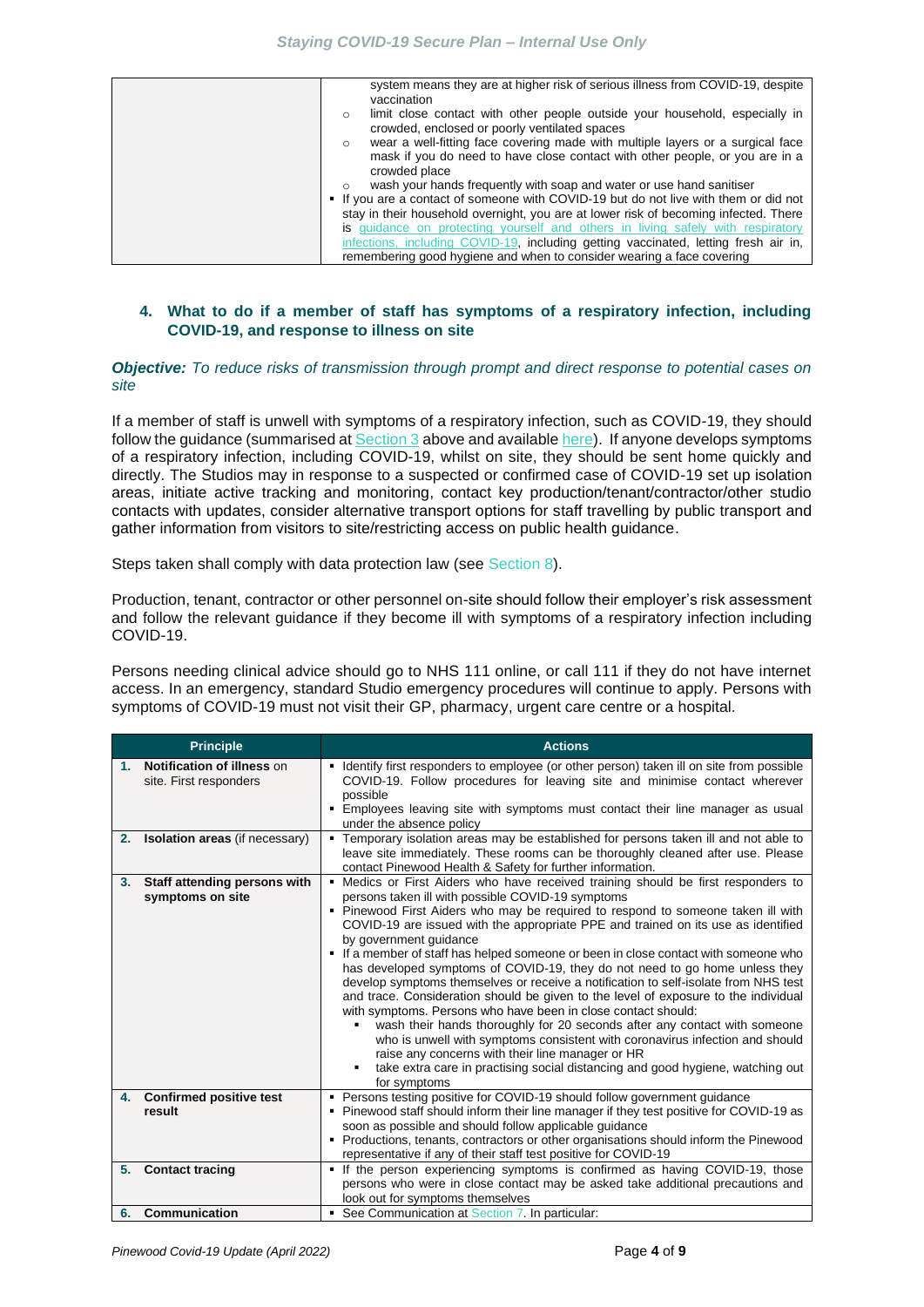|                       | • Communicate as necessary with other departments (H&S, Operations, Security,<br>Customer Services) as well as third party representatives (e.g. if person taken ill had<br>been in a production area)<br>• Line managers and HR should be informed of persons in their teams self-isolating<br>due to symptoms or as required by NHS test and trace<br>• Sharing of personal data (including without limitation information related to health)<br>must follow data protection laws – names of persons should not be disclosed unless<br>absolutely necessary |
|-----------------------|---------------------------------------------------------------------------------------------------------------------------------------------------------------------------------------------------------------------------------------------------------------------------------------------------------------------------------------------------------------------------------------------------------------------------------------------------------------------------------------------------------------------------------------------------------------|
| 7. Tracking incidents | Record and update as required in respect of incidents in accordance with data<br>protection laws and the Group's policies, particularly on data retention                                                                                                                                                                                                                                                                                                                                                                                                     |

# <span id="page-4-0"></span>**5. Actions to reduce the spread of respiratory infections, including COVID-19, at the Studios**

Various actions can be taken to help reduce the risk of spreading respiratory infections, including COVID-19, at the Studios. Additional measures may be required from time-to-time, but the below is a summary of key actions and considerations.

### **5.1 Encourage and enable vaccination**

Vaccinations are very effective at preventing serious illness from COVID-19, flu and other diseases. Staff are encouraged to get vaccinated and should speak to their line manager if they need to arrange for absence to get vaccinated.

# **5.2 Ventilation**

### *Objective: To provide adequate ventilation*

Bringing in fresh air to occupied spaces can help to reduce the concentration of respiratory particles, lowering the risk of airborne transmission of respiratory viruses.

The risk of catching or passing on COVID-19 and other respiratory infections can be higher in certain places and when doing certain activities. Virus-containing particles can come into contact with the eyes, nose or mouth or can be breathed in by another person, or land on surfaces where th virus can be passed from person to person via touch. In general, the risk of catching or passing on a respiratory infection is highest when in close contact with someone who is infected.

It is also possible to pass on a respiratory infection between people who do not have close contact, especially if they are in a crowded and/or poorly ventilated space where smaller virus particles can stay suspended in the air for some time and where there are more people who might be infectious. The risk of airborne transmission is increased when occupants in a space are participating in energetic activity, such as exercising, shouting, singing or talking loudly.

| <b>Principle</b>                                                                             | <b>Actions</b>                                                                                                                                                                                                                                                                                                                                                                                                                                                                                                                                                                                                                                                          |
|----------------------------------------------------------------------------------------------|-------------------------------------------------------------------------------------------------------------------------------------------------------------------------------------------------------------------------------------------------------------------------------------------------------------------------------------------------------------------------------------------------------------------------------------------------------------------------------------------------------------------------------------------------------------------------------------------------------------------------------------------------------------------------|
| Service or adjust ventilation<br>1.<br>systems                                               | • Ventilation and extraction system settings adjusted to enable the maximum possible<br>flow of fresh air into spaces, whilst also being able to maintain an acceptable indoor<br>air temperature<br>Air handling system filters changed quarterly in line with planned preventative<br>٠<br>maintenance regime (PPM)<br>Washroom extract systems adjusted to operate continuously in enclosed spaces<br>٠<br>• Pinewood Operations will enable the adjustment of ventilation operating times to<br>extend to 2 hours before and 2 hours after expected occupation times upon request.<br>Pinewood Operations will coordinate with customers on timing and arrangements |
| 1. Vehicles used for onsite travel                                                           | All site vehicle windows should be open wherever practical and as weather permits<br>to promote ventilation                                                                                                                                                                                                                                                                                                                                                                                                                                                                                                                                                             |
| Holding meetings outdoors or<br>well-ventilated<br>rooms<br><b>in</b><br>whenever possible   | Whenever possible, inductions and briefings that are face-to-face should occur<br>outside<br>• Wherever possible, windows in meeting rooms should be open to improve ventilation                                                                                                                                                                                                                                                                                                                                                                                                                                                                                        |
| 2.<br>Open windows and doors<br>frequently<br>to<br>encourage<br>ventilation, where possible | All public thoroughfare doors that can be safety secured open are clearly marked,<br>where security arrangements and fire regulations permit<br>Open all windows within washrooms and public spaces where security and local<br>weather conditions permit<br>Clear guidance provided to all staff, visitors and customers on which doors and<br>٠<br>windows are safe to secure open, and which must remain closed for safety or security<br>reasons                                                                                                                                                                                                                    |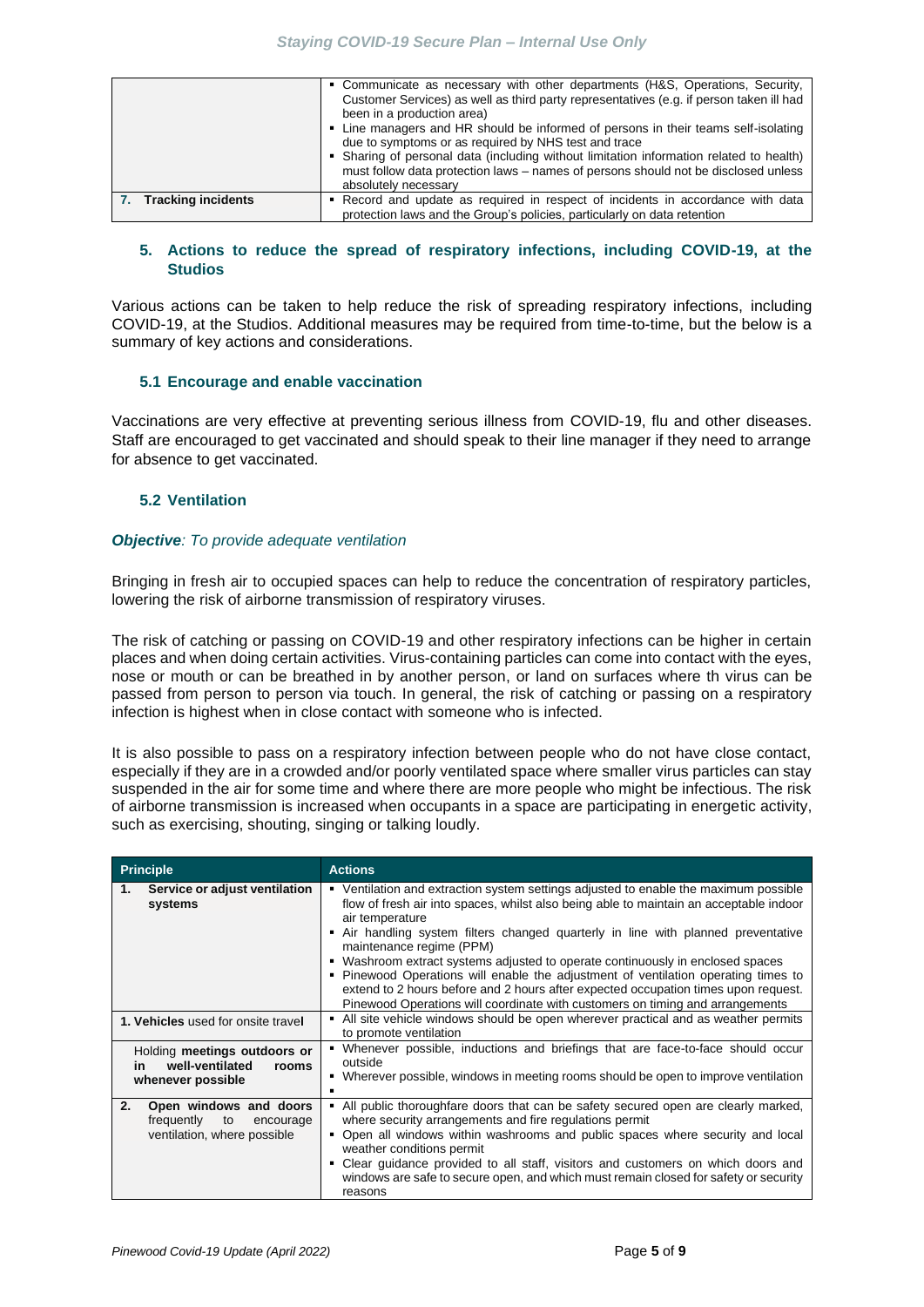# **5.3 Cleaning**

# **5.3.1 Before reoccupation**

*Objective: To make sure that any site or location that has been under-occupied is clean* 

|    | <b>Principle</b>                                                                                      | <b>Plan specifics</b>                                                                                                                                                                                                                                                                                                                                                                                                                                                                                                                                                                                                                                             |
|----|-------------------------------------------------------------------------------------------------------|-------------------------------------------------------------------------------------------------------------------------------------------------------------------------------------------------------------------------------------------------------------------------------------------------------------------------------------------------------------------------------------------------------------------------------------------------------------------------------------------------------------------------------------------------------------------------------------------------------------------------------------------------------------------|
| 3. | Service or adjust ventilation<br>systems                                                              | • Ventilation and extraction system settings adjusted to enable the maximum possible<br>flow of fresh air into spaces, whilst also being able to maintain an acceptable indoor<br>air temperature<br>• Air handling system filters changed quarterly in line with planned preventative<br>maintenance regime (PPM)<br>• Washroom extract systems adjusted to operate continuously in enclosed spaces<br>• Pinewood Operations will enable the adjustment of ventilation operating times to<br>extend to 2 hours before and 2 hours after expected occupation times upon request.<br>Pinewood Operations will coordinate with customers on timing and arrangements |
| 4. | Open windows and doors<br>frequently<br>to<br>encourage<br>ventilation, where possible                | • All public thoroughfare doors that can be safety secured open are clearly marked,<br>where security arrangements and fire regulations permit<br>. Open all windows within washrooms and public spaces where security and local<br>weather conditions permit<br>Clear guidance provided to all staff, visitors and customers on which doors and<br>٠<br>windows are safe to secure open, and which must remain closed for safety or security<br>reasons                                                                                                                                                                                                          |
| 5. | cleaning<br>Carry<br>out<br>provide<br>procedures and<br>sanitiser,<br>before<br>hand<br>reoccupation | All buildings have continued to undergo necessary cleaning including those that have<br>been under-occupied<br>Identify/restock hand sanitiser stations<br>٠                                                                                                                                                                                                                                                                                                                                                                                                                                                                                                      |

# **5.3.2 Keeping the sites clean**

# *Objective: To keep the sites clean and prevent transmission by touching contaminated surfaces*

Keeping workplaces clean reduces the risk of infection and can reduce sickness in a workforce, especially to clean frequent touchpoints especially important to clean surfaces that people touch a lot.

|    | <b>Principle</b>                                                                                              | <b>Actions</b>                                                                                                                                                                                                                                                                                                                                                                                                                                                                                                                                                                                                                                                                                                                                                                                                                                                                                                                                                                                                                                        |
|----|---------------------------------------------------------------------------------------------------------------|-------------------------------------------------------------------------------------------------------------------------------------------------------------------------------------------------------------------------------------------------------------------------------------------------------------------------------------------------------------------------------------------------------------------------------------------------------------------------------------------------------------------------------------------------------------------------------------------------------------------------------------------------------------------------------------------------------------------------------------------------------------------------------------------------------------------------------------------------------------------------------------------------------------------------------------------------------------------------------------------------------------------------------------------------------|
| 1. | Frequently clean work<br>areas and equipment                                                                  | • Wherever practical, equipment is issued to a dedicated individual and must not be<br>shared. Where equipment must be shared it must be sanitised before and after each<br>use by the employee<br>• Cleaning regimes may be enhanced to increase frequency, including for high<br>touchpoints, toilets, washrooms and kitchenettes<br>• All staff to undergo local toolbox talks on cleaning their personal workspaces and<br>equipment as part of their working arrangements induction<br>• Local cleaning materials made available within work areas for employees to sanitise<br>their personal workspaces and equipment at the start and end of each shift<br>• Where communal mess areas are used, and a shift structure has been implemented,<br>employees will be encouraged to sanitise their area before and after use, using locally<br>provided cleaning materials<br>• COSHH assessments are carried out on any cleaning products issued to staff and<br>actions identified by the assessment (e.g. additional PPE) actioned accordingly |
| 2. | Frequently clean objects<br>and surfaces that are<br>touched regularly, such as<br>door handles               | Cleaning regimes have been enhanced to increase frequency of cleaning high<br>$\blacksquare$<br>touchpoints                                                                                                                                                                                                                                                                                                                                                                                                                                                                                                                                                                                                                                                                                                                                                                                                                                                                                                                                           |
| 3. | Clear workspaces and<br>remove waste and<br>belongings from the work<br>area at the end of a shift.           | Employees are encouraged to adopt a clear desk policy at the end of each shift,<br>$\blacksquare$<br>clearing surfaces and storing personal belongings within pedestal draws to remove<br>potential contamination points and providing a clear surface to allow the cleaning<br>team to sanitise the surface overnight<br>Employees are to remove all local waste from their work areas to central waste bins<br>٠<br>at the end of each shift                                                                                                                                                                                                                                                                                                                                                                                                                                                                                                                                                                                                        |
| 4. | Limiting or restricting use<br>of high-touch items and<br>equipment, for example,<br>printers or whiteboards. | Sanitisation supplies are provided in all Pinewood employee kitchenettes, with clear<br>٠<br>safe sanitisation instructions for cleaning communal appliances before use.<br>• Signage to place all cups and crockery in dishwashers immediately after use is<br>displayed                                                                                                                                                                                                                                                                                                                                                                                                                                                                                                                                                                                                                                                                                                                                                                             |
| 5. | Sanitise all hand tools,<br>controls, machinery and<br>equipment after use.                                   | . All staff are provided with access to sanitary wipes,. All hand tools and<br>machinery/equipment controls are to be cleaned by the employee before and after<br>each use                                                                                                                                                                                                                                                                                                                                                                                                                                                                                                                                                                                                                                                                                                                                                                                                                                                                            |
| 6. | Cleaning after a known or<br>suspected case of COVID-<br>19                                                   | Following notification of a confirmed or suspected Pinewood employee COVID-19<br>٠<br>case, the local work area is to be sanitised by trained cleaning operatives in<br>accordance with government guidance<br>• Pinewood can assist cleaning production and/or tenant areas where there is a<br>confirmed or suspected COVID-19 case if requested                                                                                                                                                                                                                                                                                                                                                                                                                                                                                                                                                                                                                                                                                                    |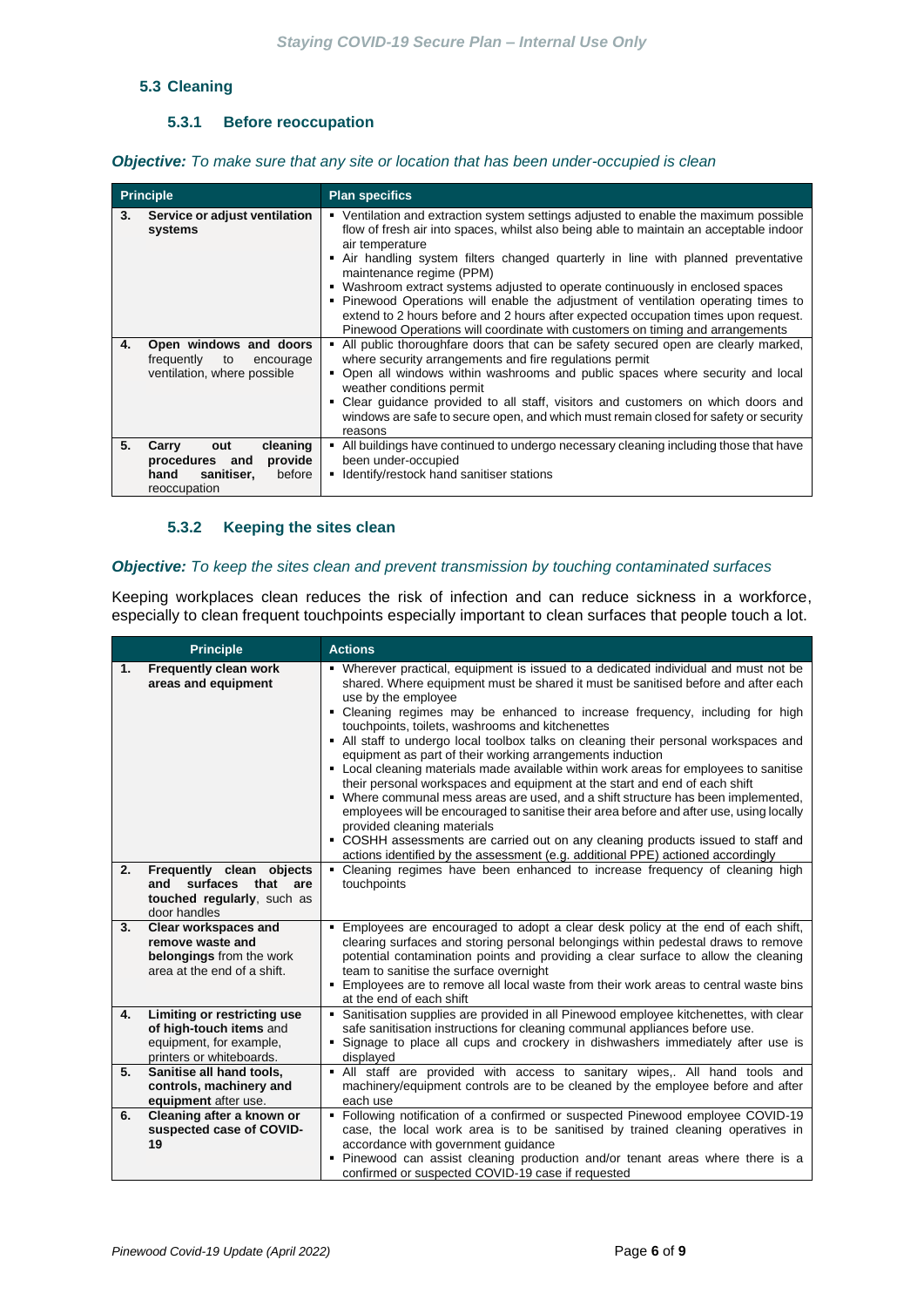# **5.3.3 Hygiene: handwashing, sanitation facilities and toilets**

### *Objective: To help everyone keep good hygiene through the working day*

|                | <b>Principle</b>                                                                                                                                                                               | <b>Plan specifics</b>                                                                                                                                                                                                                                                                                                                                                                                                                                      |
|----------------|------------------------------------------------------------------------------------------------------------------------------------------------------------------------------------------------|------------------------------------------------------------------------------------------------------------------------------------------------------------------------------------------------------------------------------------------------------------------------------------------------------------------------------------------------------------------------------------------------------------------------------------------------------------|
| 1.<br>tissue   | Using signs and posters to<br>build awareness of good<br>handwashing technique,<br>the need to increase<br>handwashing frequency.<br>avoid touching your face and<br>to cough or sneeze into a | "Help stop the spread" and "How to wash your hands properly" signage prominently<br>displayed in all washrooms<br>- Hygiene signage prominently displayed in public circulation spaces and Pinewood<br>employee areas<br>"Signs and symptoms of COVID-19" signage prominently displayed within receptions<br>and mail rooms, as well as security barriers for vehicle access to the main sites                                                             |
| 2.             | <b>Providing additional</b><br>handwashing facilities, for<br>example, pop-ups,<br>particularly on a large site or<br>where there are significant<br>numbers of personnel on site              | · Pinewood has over 400 washrooms facilities across its sites, all of which are<br>equipped with adequate hand washing. Hand washing facilities may be<br>supplemented with hand sanitiser provisions                                                                                                                                                                                                                                                      |
| 3.             | Provide regular reminders<br>and signage to maintain<br>personal hygiene standards                                                                                                             | . "Help stop the spread" signage displayed at the entrance to all public, Pinewood<br>employee, or multi-tenant buildings<br>- "Help stop the spread" signage prominently displayed on all Pinewood employee<br>H&S noticeboards in workspaces and mess facilities across the sites.<br>• "How to wash your hands properly" signage prominently displayed in all Pinewood<br>employee kitchenettes<br>• Soap dispensers provided in every kitchenette area |
| 4.             | Provide hand sanitiser in<br>multiple locations in<br>addition to washrooms                                                                                                                    | • Hand sanitiser dispensers installed within receptions, mail rooms and security<br>stations<br>• Hand sanitiser dispensers installed within the entranceway of all Pinewood employee<br>buildings<br>• Hand sanitiser dispensers installed at the entrance to all canteens and coffee shop<br>spaces                                                                                                                                                      |
| 5.<br>possible | Set clear use and cleaning<br>quidance for toilets to<br>ensure they are kept clean<br>and social distancing is<br>achieved as much as                                                         | • Washroom facilities are cleaned with increased frequency                                                                                                                                                                                                                                                                                                                                                                                                 |
| 6.<br>areas    | <b>Enhance cleaning for busy</b>                                                                                                                                                               | - High touchpoints within busy public spaces are cleaned with increased frequency                                                                                                                                                                                                                                                                                                                                                                          |
| 7.             | Special care should be<br>taken for cleaning of<br>portable toilets                                                                                                                            | • All portable/temporary washroom facilities owned or operated by Pinewood undergo<br>the same cleaning and audit regime as all permanent washroom facilities to ensure<br>that the required standard is maintained across all facilities                                                                                                                                                                                                                  |

# **5.3.4 Changing rooms and showers**

# *Objective: To minimise the risk of transmission in changing rooms and showers*

|    | <b>Principle</b>                                                                                                                                                                                                 | <b>Plan specifics</b>                                                                                                                                                                                                                                                                                                                                                                                                                                                    |
|----|------------------------------------------------------------------------------------------------------------------------------------------------------------------------------------------------------------------|--------------------------------------------------------------------------------------------------------------------------------------------------------------------------------------------------------------------------------------------------------------------------------------------------------------------------------------------------------------------------------------------------------------------------------------------------------------------------|
| 1. | Set clear use and cleaning<br>quidance for showers,<br>lockers and changing<br>rooms to ensure they are<br>kept clean and clear of<br>personal items and social<br>distancing is achieved as<br>much as possible | Shower, locker and changing facilities are cleaned with increased frequency<br>٠<br>Employees are required to store all of their personal belongings within their allocated<br>lockers, and not on benches, floors or tables<br>Locker and changing facilities may be broken up and distributed around site to ensure<br>resilience within teams. Where this is not practical, team start/finish and break times<br>may be staggered to prevent unnecessary interactions |
| 2. | Introducing enhanced<br>cleaning of all facilities<br>regularly during the day and<br>at the end of the day                                                                                                      | • Enhanced cleaning, including frequency for shower, locker and changing facilities<br>and high touch points with increased frequency                                                                                                                                                                                                                                                                                                                                    |

# **5.3.5 Handling goods, merchandise and other materials, and onsite vehicles**

### *Objective: To reduce transmission through contact with objects that come into the sites and vehicles at the worksite*

| <b>Principle</b>                           | <b>Action</b>                                                                                                                                                             |
|--------------------------------------------|---------------------------------------------------------------------------------------------------------------------------------------------------------------------------|
| <b>Cleaning procedures for</b><br>vehicles | All vehicles must be sanitised before and after use as part of the pre and post use<br>checks, and a record made of the user and that the sanitisation has been completed |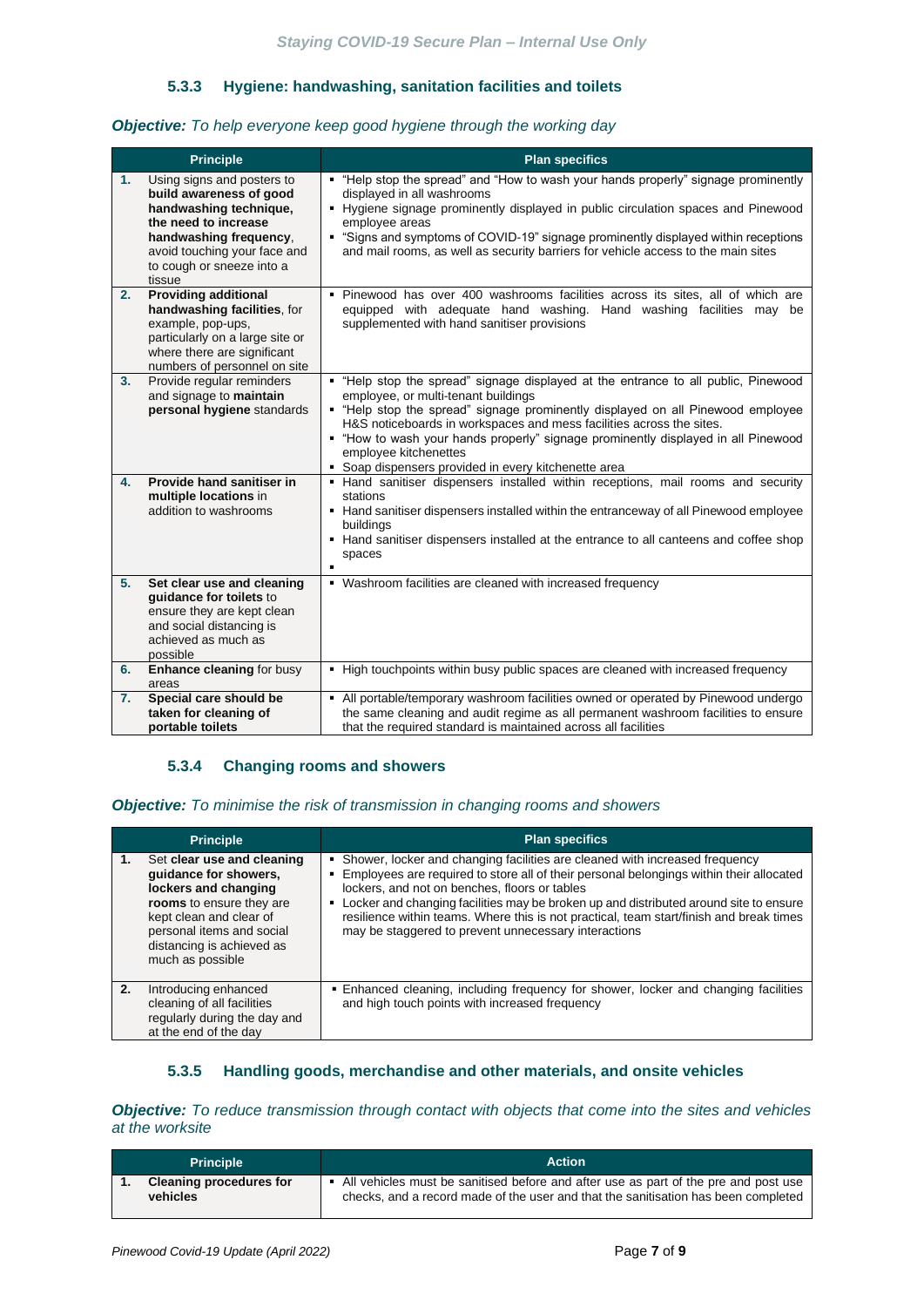| 2. | Handwashing/sanitisation<br>facilities for workers<br>handling goods and<br>merchandise                                                                                   | Hand sanitiser dispensers are installed in all mail rooms and Pinewood operated<br>٠<br>stores                                                                                                                                                                                                 |
|----|---------------------------------------------------------------------------------------------------------------------------------------------------------------------------|------------------------------------------------------------------------------------------------------------------------------------------------------------------------------------------------------------------------------------------------------------------------------------------------|
| 3. | <b>Cleaning procedures for</b><br>the parts of shared<br>vehicles, plant and<br>equipment you touch after<br>each use e.g. pallet trucks<br>and forklift trucks           | • All staff are provided with access to basic cleaning materials, and be trained in their<br>use. All equipment, plant or machinery is to be cleaned by the employee before and<br>after each use                                                                                              |
| 4. | <b>Cleaning procedures for</b><br>the parts of shared<br>equipment you touch after<br>each use                                                                            | - All staff are provided with access to sanitary wipes and be trained in their use.<br>• All shared Post Production and TV equipment is to be cleaned by the employee<br>before and after each use                                                                                             |
| 5. | Regular cleaning of<br>reusable delivery boxes                                                                                                                            | • All staff are provided with access to sanitary wipes, and be trained in their use. All<br>reusable delivery boxes are to be cleaned by the employee before and after each<br>use                                                                                                             |
| 6. | Revising pick-up and drop-<br>off collection points.<br>procedures, signage and<br>markings                                                                               | All customers are strongly encouraged to route all deliveries where practical to the<br>Pinewood operated mail rooms<br>Where delivery is required direct to a customer worksite, delivery personnel are to be<br>٠<br>instructed to move directly through the site to their point of delivery |
| 7. | Where possible and safe,<br>have single workers load or<br>unload vehicles                                                                                                | • All risk assessments and method statements updated to reduce the level of personnel<br>to complete manual handling tasks to as low as reasonably practicable                                                                                                                                 |
| 8. | Encourage drivers to stay in<br>their vehicles where this<br>does not compromise their<br>safety and existing safe<br>working practice, such as<br>preventing drive-aways | Delivery drivers should attempt to contact the recipient of their delivery by phone, and<br>٠.<br>should be asked not to move around the studio trying to locate them.<br>Delivery drivers are instructed to leave site immediately once completing their<br>٠<br>delivery                     |

### **5.4 Compliance with other measures/procedures**

Staff, contractors, visitors and others shall comply with applicable measures and procedures put in place in customer-demised areas, which may include testing, face coverings and social distancing.

### **5.5 Outbreaks**

There is no longer a requirement to report workplace outbreaks of respiratory infections to the local public health team. However, if the Studios experience high levels of people with respiratory symptoms, we may instigate additional measures as necessary and/or promote and apply the actions detailed above more rigorously to help to reduce the spread.

### <span id="page-7-0"></span>**6. Management of staff at risk of serious illness from COVID-19**

Some workers are at a greater risk of serious illness from COVID-19, for example people who have a weakened immune system. Pinewood has taken steps to consider the needs of such individuals in light of the latest guidance

| <b>Principle</b>                                                                                       | <b>Action</b>                                                                                                                                                                                                                                                                                                                                                                                                                                                                                                                                                                                                                                                                                                                                                                                                                                                                 |
|--------------------------------------------------------------------------------------------------------|-------------------------------------------------------------------------------------------------------------------------------------------------------------------------------------------------------------------------------------------------------------------------------------------------------------------------------------------------------------------------------------------------------------------------------------------------------------------------------------------------------------------------------------------------------------------------------------------------------------------------------------------------------------------------------------------------------------------------------------------------------------------------------------------------------------------------------------------------------------------------------|
| 1. To support those who are at a<br>higher risk of infection and/or<br>an adverse outcome if infected. | • There are some groups who are at higher risk of severe illness from coronavirus. The<br>current guidance can be found here on who is at higher risk and who is clinically<br>extremely vulnerable<br>• Pinewood staff have been requested to disclose to HR if they fall into one of these<br>categories and provide a copy of any letters/documentation of their status from their<br>GP if relevant<br>• Following the disclosure of this information, discussions will and have been held<br>between the relevant individual, HR and line managers on working from site<br>arrangements and any appropriate action taken as per the details of this plan and<br>any necessary adjustments put in place<br>• Individuals and their line managers are accountable for updating HR if they fall into<br>this category and share the relevant information in a timely manner |
|                                                                                                        | • Staff in this category should follow the latest guidance, available here                                                                                                                                                                                                                                                                                                                                                                                                                                                                                                                                                                                                                                                                                                                                                                                                    |